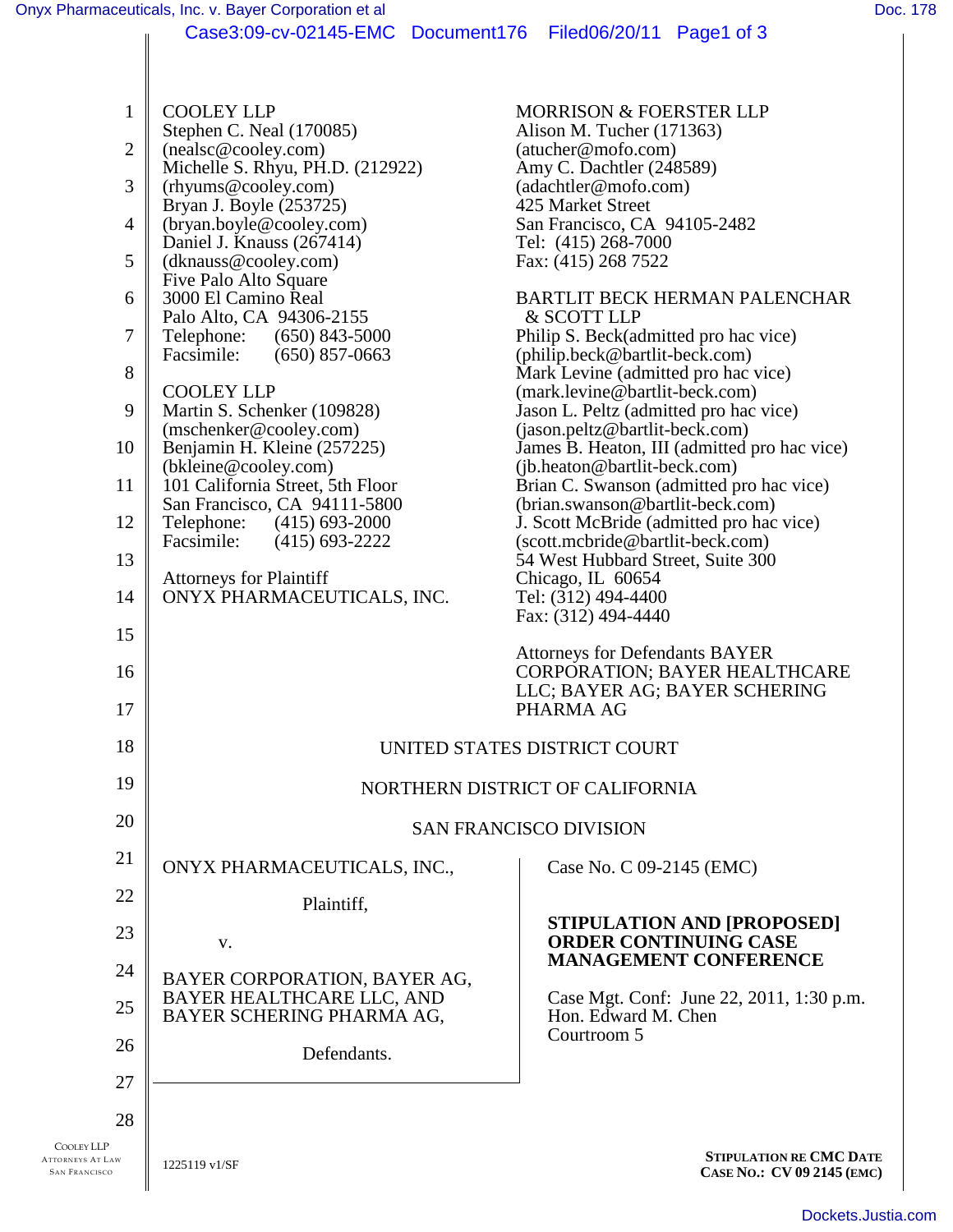|                | Case3:09-cv-02145-EMC Document176 Filed06/20/11 Page2 of 3                                    |                                                                                                       |
|----------------|-----------------------------------------------------------------------------------------------|-------------------------------------------------------------------------------------------------------|
| $\mathbf{1}$   |                                                                                               | <b>WHEREAS, on June 17, 2011, the Court issued an order setting a Case Management</b>                 |
| $\overline{2}$ | Conference for June 22, 2011 at 1:30 p.m.                                                     |                                                                                                       |
| 3              | WHEREAS, lead counsel for defendants are unavailable due to scheduling conflicts on           |                                                                                                       |
| $\overline{4}$ | June 22, 2011;                                                                                |                                                                                                       |
| 5              | <b>WHEREAS</b> , counsel for both parties are available on the morning of June 24, 2011 for a |                                                                                                       |
| 6              | Case Management Conference, and respectfully request that the Court reschedule the conference |                                                                                                       |
| 7              | for that date;                                                                                |                                                                                                       |
| 8              | <b>WHEREAS</b> , the Court's Courtroom Deputy has confirmed the Court's availability for the  |                                                                                                       |
| 9              | Case Management Conference on June 24, 2011 at 10:30 a.m. and has asked the parties to submit |                                                                                                       |
| 10             | a stipulation continuing the date of the conference;                                          |                                                                                                       |
| 11             | NOW THEREFORE, the parties hereby stipulate and agree, by and through counsel, to the         |                                                                                                       |
| 12             | entry of an order as follows:                                                                 |                                                                                                       |
| 13             | The Case Management Conference, currently scheduled for June 22, 2011, is<br>1.               |                                                                                                       |
| 14             | hereby rescheduled for June 24, 2011 at 10:30 a.m.                                            |                                                                                                       |
| 15             | Dated: June 20, 2011                                                                          | Dated: June 20, 2011                                                                                  |
| 16             | <b>COOLEY LLP</b>                                                                             | <b>MORRISON &amp; FOERSTER LLP</b>                                                                    |
| 17             |                                                                                               |                                                                                                       |
| 18             |                                                                                               |                                                                                                       |
| 19             | /s/ Martin S. Schenker<br>Martin S. Schenker                                                  | /s/ Alison M. Tucher<br>Alison M. Tucher                                                              |
| 20             | <b>Attorneys for Plaintiff</b><br>ONYX PHARMACEUTICALS, INC.                                  | <b>Attorneys for Defendants</b><br><b>BAYER CORPORATION; BAYER</b><br>HEALTHCARE LLC; BAYER AG; BAYER |
| 21             |                                                                                               |                                                                                                       |
| 22             |                                                                                               | <b>SCHERING PHARMA AG</b>                                                                             |
| 23             | PURSUANT TO STIPULATION, IT IS SO ORDERED.                                                    |                                                                                                       |
| 24             |                                                                                               | ATES DISTRI                                                                                           |
| 25             |                                                                                               |                                                                                                       |
| 26             | Dated: June $\frac{24}{1}$ , 2011                                                             | IT IS SO ORDERED                                                                                      |
| 27<br>28       |                                                                                               | ഫ്മ                                                                                                   |
|                |                                                                                               | Judge Edward M. Chen<br>TON RE CMC<br>DATE                                                            |
| W              | 1225119 v1/SF                                                                                 | 1.<br>$\widehat{\text{CASE No}}$ : CV 09 $\widehat{\text{145}}$ $\text{EMC}$ )                        |
|                |                                                                                               | ERN<br>$\overline{\mathcal{N}}$                                                                       |

COOLEY LLP ATTORNEYS AT LAW<br>San Francisco